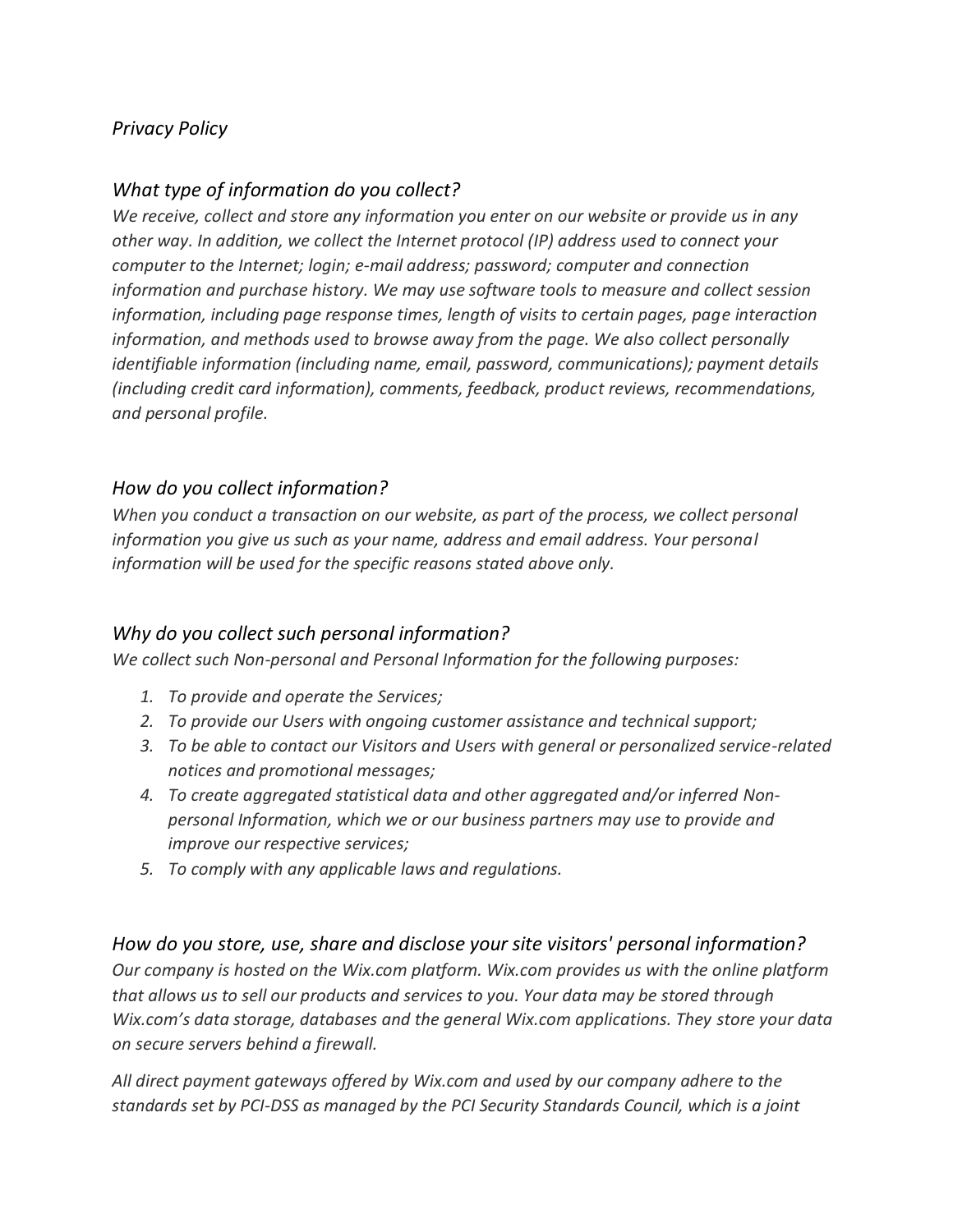*effort of brands like Visa, MasterCard, American Express and Discover. PCI-DSS requirements help ensure the secure handling of credit card information by our store and its service providers.*

## *How do you communicate with your site visitors?*

*We may contact you to notify you regarding your order, to troubleshoot problems with your order, to resolve a dispute, to collect fees or monies owed, or as otherwise necessary to contact you to enforce our User Agreement, applicable national laws, and any agreement we may have with you. For these purposes we may contact you via email, telephone, text messages, and postal mail.*

# *How can your site visitors withdraw their consent?*

*If you don't want us to process your data anymore, please contact us at info@jacoblovettart.com*

# *Privacy policy updates*

*We reserve the right to modify this privacy policy at any time, so please review it frequently. Changes and clarifications will take effect immediately upon their posting on the website. If we make material changes to this policy, we will notify you here that it has been updated, so that you are aware of what information we collect, how we use it, and under what circumstances, if any, we use and/or disclose it.*